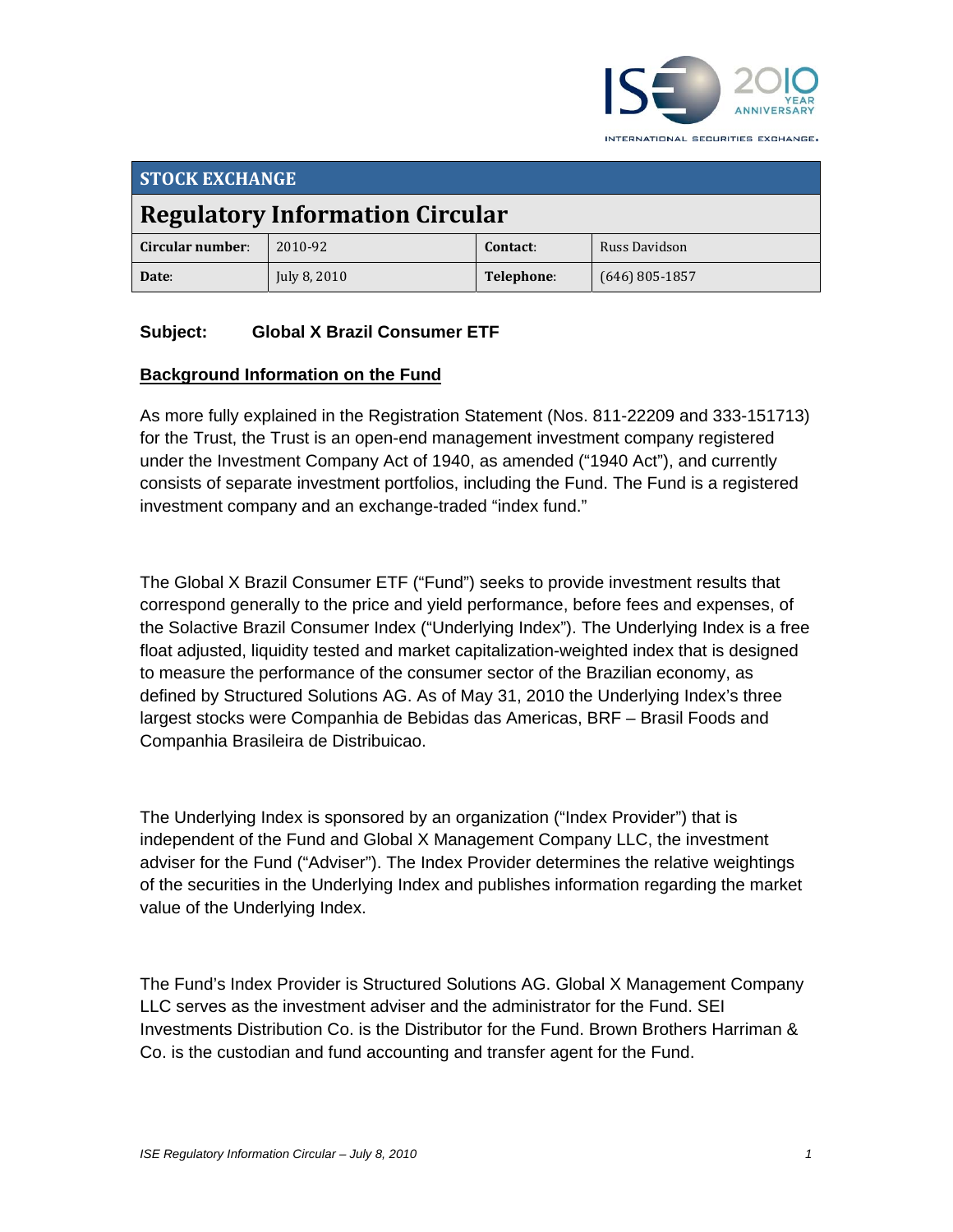

The price of Shares is based on market price, and because exchange-traded fund shares trade at market prices rather than at NAV, shares may trade at a price greater than NAV (a premium) or less than NAV (a discount). Only Authorized Participants who have entered into agreements with the Fund's Distributor, may engage in creation or redemption transactions directly with the Fund.

The Fund will only issue or redeem shares that have been aggregated into blocks of 50,000 shares or multiples thereof ("Creation Units"). The Fund will issue or redeem Creation Units in return fora basket of assets that the Fund specifies each day.

Dividends from net investment income, including any net foreign currency gains, generally are declared and paid at least annually and any net realized securities gains are distributed at least annually. In order to improve tracking error or comply with the distribution requirements of the Internal Revenue Code of 1986, dividends may be declared and paid more frequently than annually for the Fund.

The Depository Trust Company ("DTC") serves as securities depository for the Shares, which may be held only in book-entry form; stock certificates will not be issued. DTC, or its nominee, is the record or registered owner of all outstanding Shares.

The NAV per Share of the Fund will be determined as of the close of trading (normally, 4:00 p.m. Eastern Standard Time ("ET")) on each day that the Exchange is open for business (a "Business Day"). NAV is calculated by dividing the value of the net assets of a Fund (i.e., the total value of its assets less all liabilities) by the total number of Shares of the Fund outstanding. NAV will be available from the Distributor and is also available to National Securities Clearing Corporation ("NSCC") participants through data made available from NSCC.

The Trust's registration statement describes the various fees and expenses for the Fund's Shares. For a more complete description of the Fund and the Index, visit www.globalxfunds.com.

## **Principal Risks**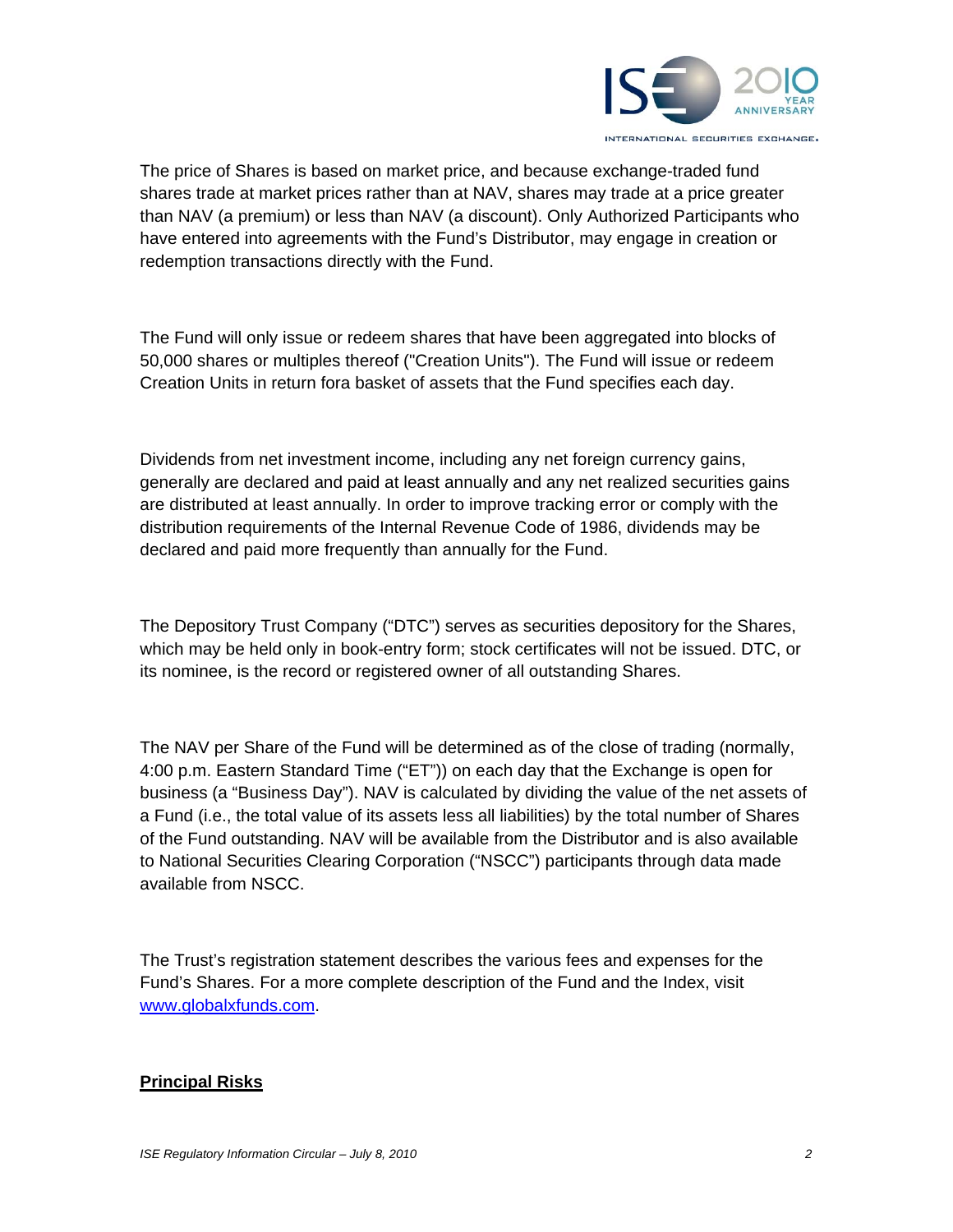

Interested persons are referred to the Prospectus for a description of risks associated with an investment in the Shares. These risks include foreign market risk, sector risk, and the risk that a Fund's return may not match the return of its index for a number of reasons including the incursion by a Fund of operating expenses and costs not applicable to its index. In addition, as noted in the Prospectus, the Shares may trade at market prices that may differ from their NAV. The NAV of the Shares will fluctuate with changes in the market value of the Fund's holdings. The market prices of the Shares will fluctuate in accordance with changes in NAV as well as the supply and demand for the Shares on the Exchange.

## **Exchange Rules Applicable to Trading in the Shares**

The Shares are considered equity securities, thus rendering trading in the Shares subject to the Exchange's existing rules governing the trading of equity securities.

#### **Trading Hours**

Trading in the Shares on ISE is on a UTP basis and is subject to ISE equity trading rules. The Shares will trade from 8:00 a.m. until 8:00 p.m. Eastern Time. Equity EAMs trading the Shares during the Extended Market Sessions are exposed to the risk of the lack of the calculation or dissemination of underlying index value or intraday indicative value ("IIV"). For certain derivative securities products, an updated underlying index value or IIV may not be calculated or publicly disseminated in the Extended Market hours. Since the underlying index value and IIV are not calculated or widely disseminated during Extended Market hours, an investor who is unable to calculate implied values for certain derivative securities products during Extended Market hours may be at a disadvantage to market professionals.

#### **Trading Halts**

ISE will halt trading in the Shares in accordance with ISE Rule 2101(a)(2)(iii). The grounds for a halt under this Rule include a halt by the primary market because it stops trading the Shares and/or a halt because dissemination of the IIV or applicable currency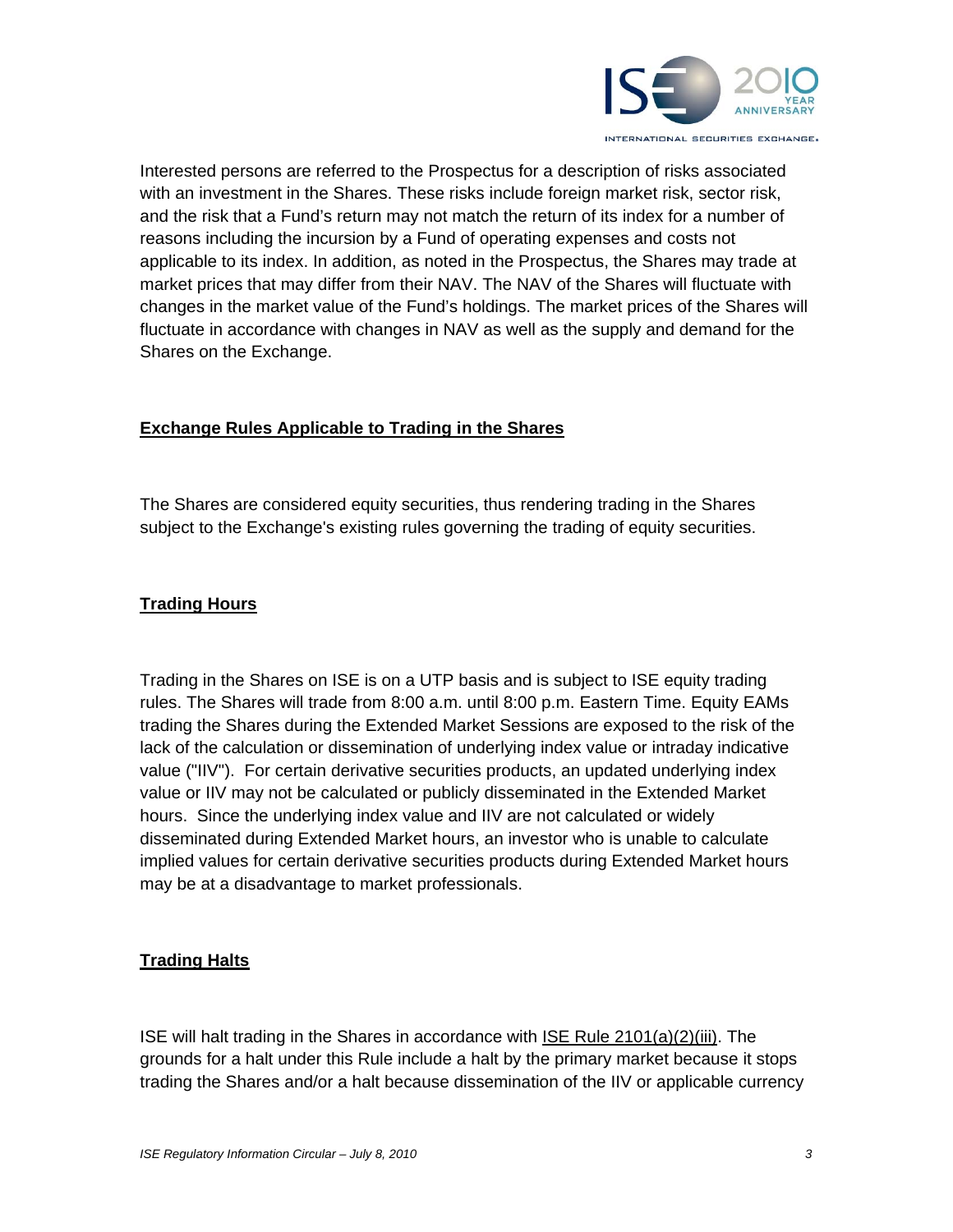

spot price has ceased, or a halt for other regulatory reasons. In addition, ISE will stop trading the Shares if the primary market de-lists the Shares.

#### **Delivery of a Prospectus**

Pursuant to federal securities laws, investors purchasing Shares must receive a prospectus prior to or concurrently with the confirmation of a transaction. Investors purchasing Shares directly from the Fund (by delivery of the Deposit Amount) must also receive a prospectus.

Prospectuses may be obtained through the Distributor or on the Fund's website. The Prospectus does not contain all of the information set forth in the registration statement (including the exhibits to the registration statement), parts of which have been omitted in accordance with the rules and regulations of the SEC. For further information about the Fund, please refer to the Trust's registration statement.

#### **Exemptive, Interpretive and No-Action Relief Under Federal Securities Regulations**

The Commission has issued letters dated October 24, 2006, November 21, 2005, and August 17, 2001 (together, the "No- Action Letters") granting exemptive, interpretive and no-action relief from certain provisions of and rules under the Securities Exchange Act of 1934 for exchange-traded funds listed and traded on a registered national securities exchange that meet certain criteria.

#### **Regulation M Exemptions**

Generally, Rules 101 and 102 of Regulation M prohibit any "distribution participant" and its "affiliated purchasers" from bidding for, purchasing, or attempting to induce any person to bid for or purchase any security which is the subject of a distribution until after the applicable restricted period, except as specifically permitted in Regulation M. The provisions of the Rules apply to underwriters, prospective underwriters, brokers, dealers, and other persons who have agreed to participate or are participating in a distribution of securities.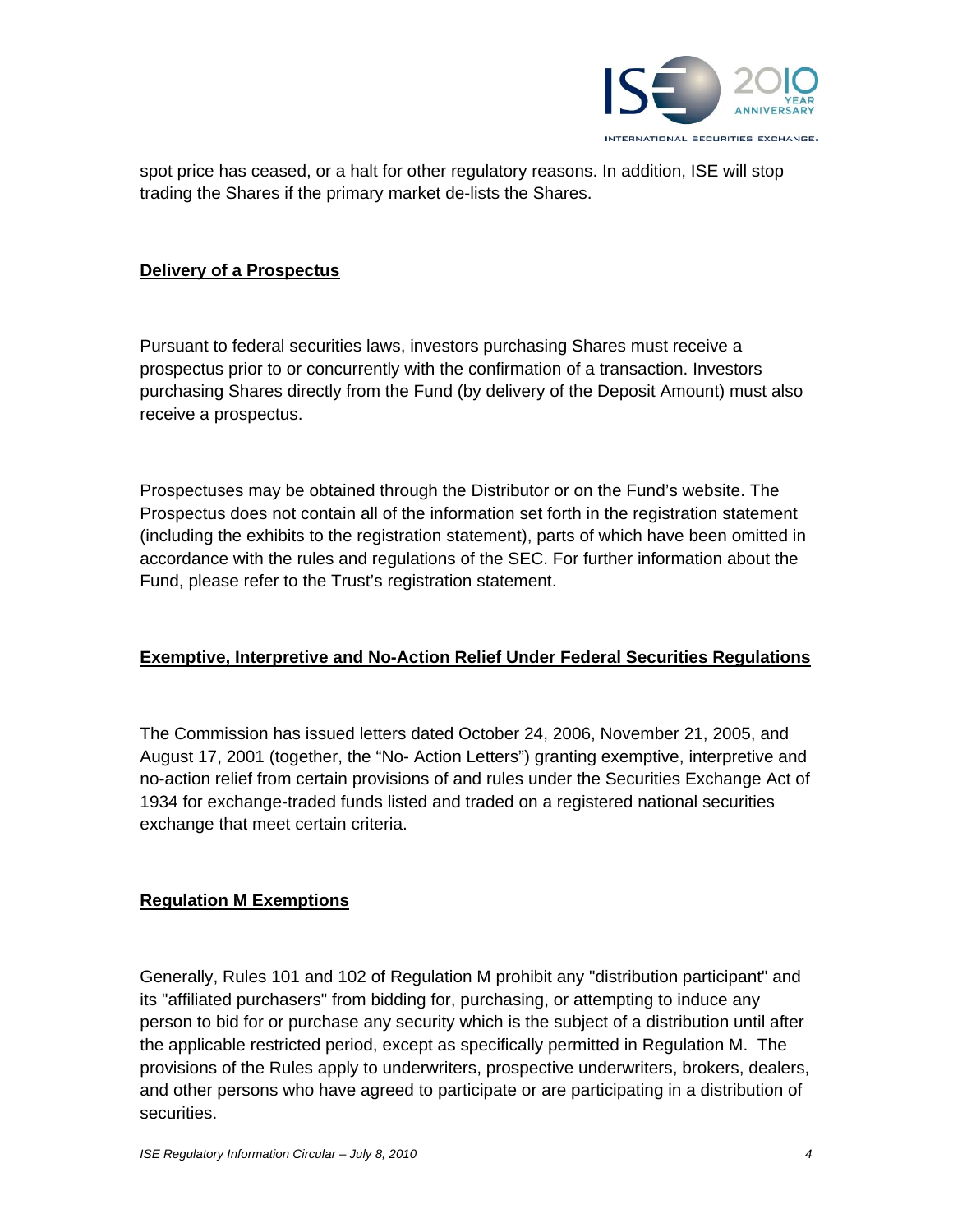

The Commission issued a No-Action Letter by which persons participating in a distribution of shares of a fund may engage in secondary market transactions in such shares during their participation in such a distribution, despite the requirements of from Rule 101 under Regulation M. In addition, the SEC has permitted persons who may be deemed to be participating in the distribution of shares of a fund (i) to purchase securities for the purpose of purchasing creation unit aggregations of fund shares and (ii) to tender securities for redemption in Creation Unit Aggregations. Further, the Commission has clarified that the tender of fund shares to the Fund for redemption does not constitute a bid for or purchase of any of the Funds' securities during the restricted period of Rule 101. The Commission has issued a No-Action Letter to paragraph (e) of Rule 102 under Regulation M which allow the redemption of fund shares in creation unit aggregations during the continuous offering of shares.

# **Customer Confirmations for Creation or Redemption of Fund Shares (SEC Rule 10b-10)**

Broker–dealers who handle purchases or redemptions of Fund shares in Creation Units for customers will be permitted to provide such customers with a statement of the number of Creation Unit Aggregations created or redeemed without providing a statement of the identity, number and price of shares of the individual securities tendered to the Fund for purposes of purchasing creation unit aggregations ("Deposit Securities") or the identity, number and price of shares to be delivered by the Trust to the redeeming holder ("Redemption Securities"). The composition of the securities required to be tendered to the Fund for creation purposes and of the securities to be delivered on redemption will be disseminated each business day and will be applicable to requests for creations or redemption, as the case may be, on that day. This exemptive relief under Rule 10b-10 with respect to creations and redemptions is subject to the following conditions:

- 1) Confirmations to customers engaging in creations or redemptions must state that all information required by Rule 10b-10 will be provided upon request;
- 2) Any such request by a customer for information required by Rule 10b-10 will be filed in a timely manner, in accordance with Rule 10b-10(c);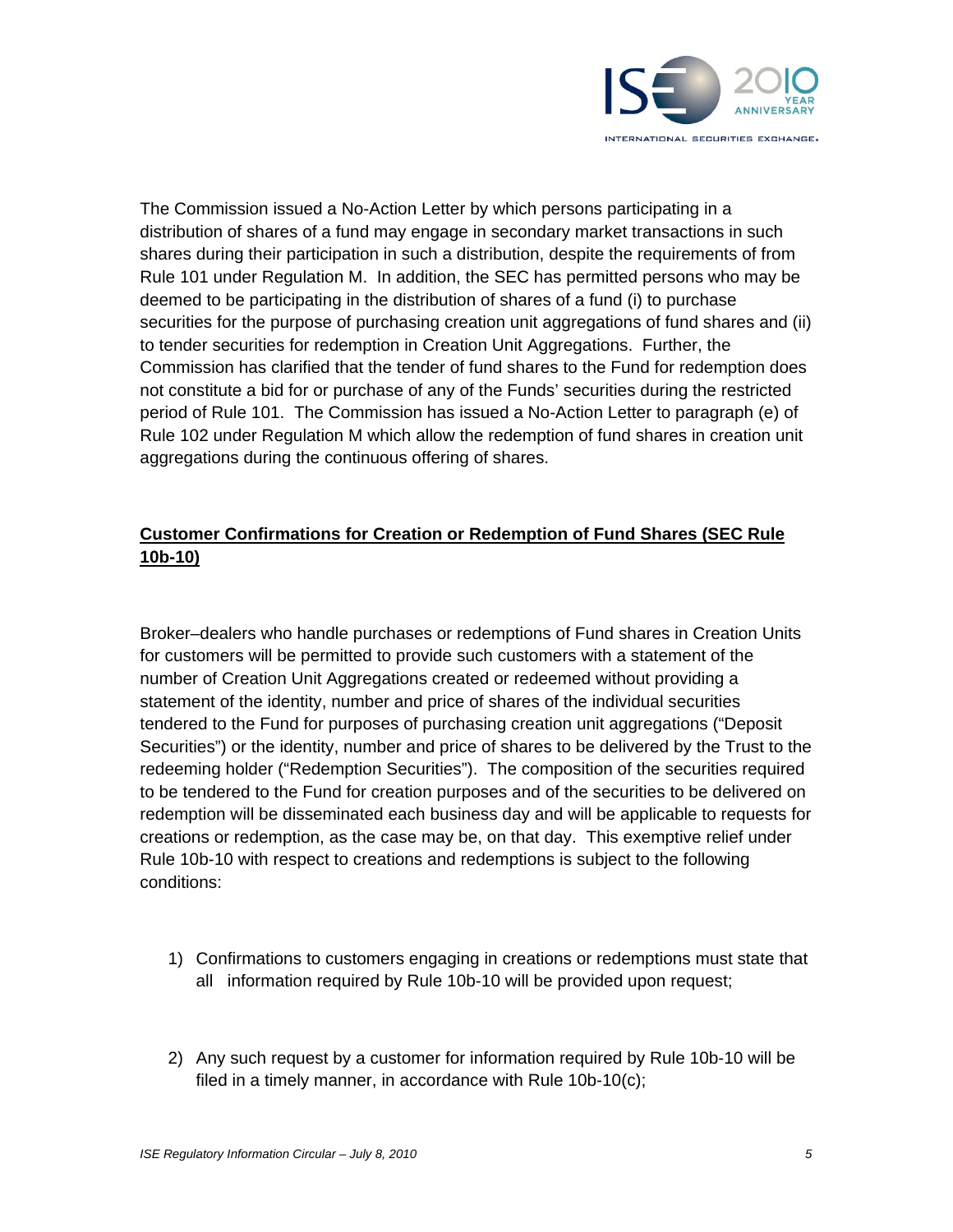

3) Except for the identity, number and price of shares of the component securities of the Deposit Securities and Redemption Securities, as described above, confirmations to customers must disclose all other information required by Rule 10b-10(a).

## **SEC Rule 14e-5**

The Commission has permitted any person acting as a dealer-manager of a tender offer for a component security of fund (1) to redeem fund shares in creation unit aggregations from the issuer that may include a security subject to such tender offer and (2) to purchase fund shares during such tender offer. In addition, a No-Action has been issued under Rule 14e-5 states that if a broker-dealer acting as a dealer-manager of a tender offer for a security of the Fund purchases or arranges to purchase such securities in the secondary market for the purpose of tendering such securities to purchase one or more creation unit aggregations of shares, it must be made in conformance with the following:

- i. such bids or purchases are effected in the ordinary course of business, in connection with a basket of 20 or more securities in which any security that is the subject of a distribution, or any reference security, does not comprise more than 5% of the value of the basket purchased; or
- ii. purchases are effected as adjustments to such basket in the ordinary course of business as a result of a change in the composition of the underlying index; and
- iii. such bids or purchases are not affected for the purpose of facilitating such tender offer.

#### **Section 11(d)(1); SEC Rules 11d1-1 and 11d1-2**

Section 11(d)(1) of the Act generally prohibits a person who is both a broker and a dealer from effecting any transaction in which the broker-dealer extends credit to a customer on any security which was part of a new issue in the distribution of which he participated as a member of a selling syndicate or group within thirty days prior to such transaction. The Commission has clarified that Section 11(d)(1) does not apply to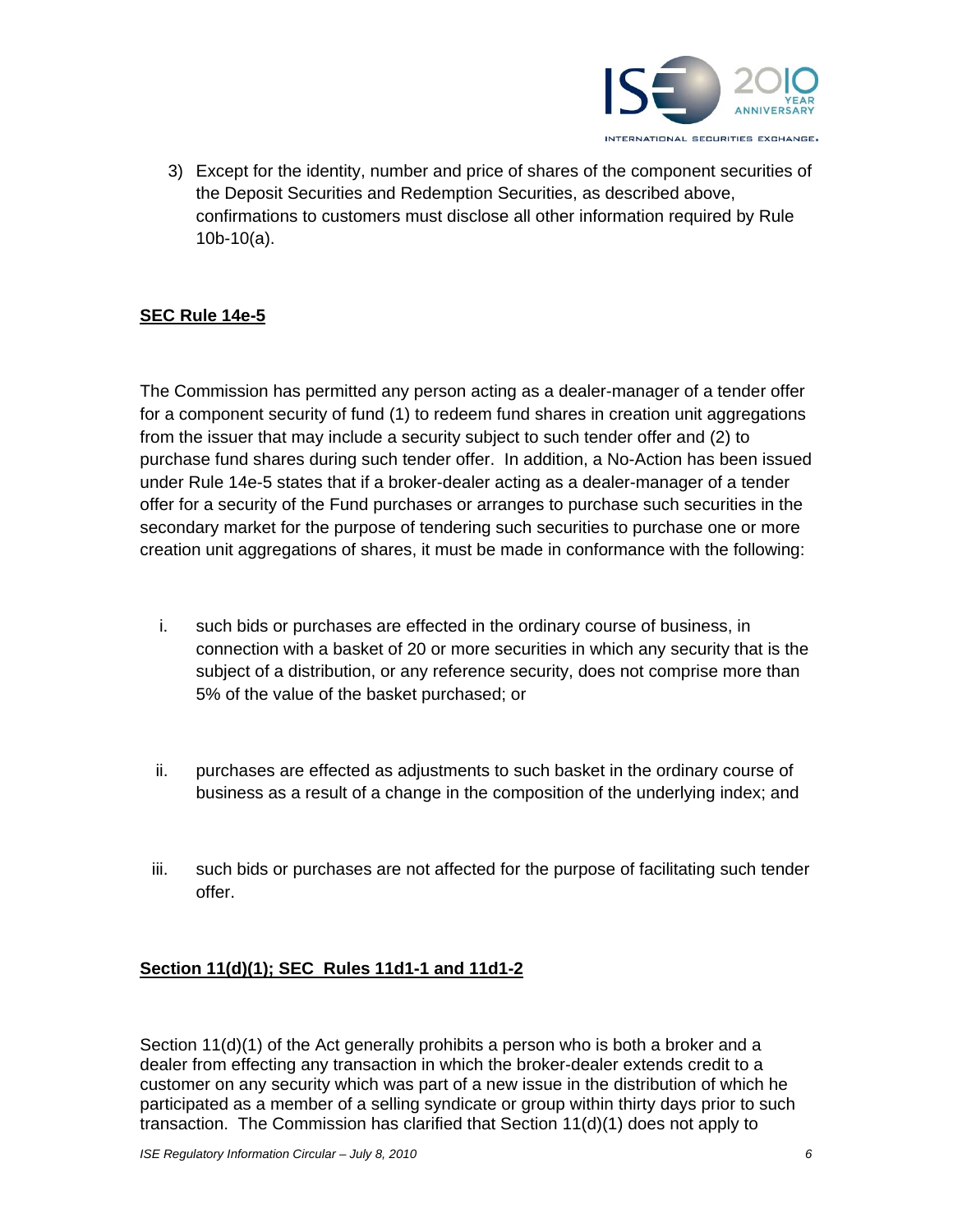

broker-dealers that are not authorized participants (and, therefore, do not create creation unit aggregations) that engage in both proprietary and customer transactions in shares of a fund in the secondary market, and for broker-dealer authorized participants that engage in creations of creation unit aggregations. This relief is subject to specific conditions, including the condition that such broker-dealer (whether or not an authorized participant) does not, directly or indirectly, receive from the fund complex any payment, compensation or other economic incentive to promote or sell the shares of a fund to persons outside the fund complex, other than non-cash compensation permitted under NASD Rule 2830 (I)(5)(A), (B) or (C). See letter dated November 22, 2005 from Brian A Bussey, Assistant Chief Counsel, SEC Division of Market Regulation, to Barclays Global Investors, N.A., dated November 22, 2005. The Commission has issued a No-Action Letter under Section 11(d)(1) of the Act states that broker-dealers may treat shares of a fund, for purposes of Rule 11d1-2, as "securities issued by a registered open-end investment company as defined in the Investment Company Act" and thereby extend credit or maintain or arrange for the extension or maintenance of credit on shares that have been owned by the persons to whom credit is provided for more than 30 days, in reliance on the exemption contained in the rule.

## **SEC Rule 15c1-5 and 15c1-6**

The Commission has issued a No-Action letter with respect to Rule 15c1-5 and Rule 15c1-6 as to the required disclosure of control by a broker or dealer with respect to creations and redemptions of fund shares and secondary market transactions therein.

**This Regulatory Information Circular is not a statutory Prospectus. Equity EAMs should consult the Trust's Registration Statement, SAI, Prospectus and the Fund's website for relevant information.**